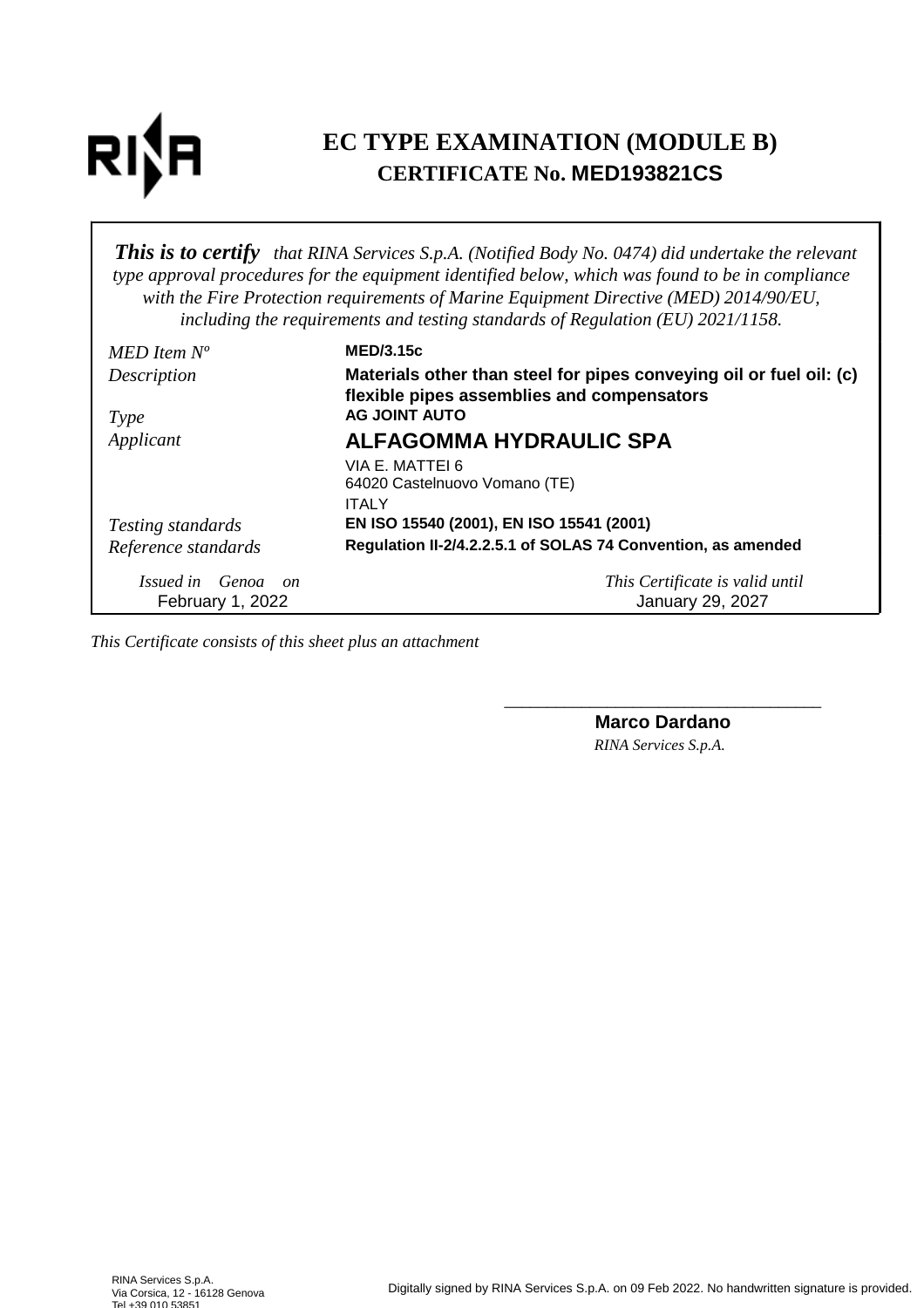

## **ATTACHMENT TO CERTIFICATE No. MED193821CS Page 1 of 2**

### *Manufacturer* **ALFA GOMMA INDUSTRIAL SPA**

*Place of Manufacturer* Via Attilio Di Sante snc - Nucleo industriale 64100 S. Atto (TE) ITALY

#### **MATERIALS/COMPONENTS/TECHNICAL DATA**

Non-metallic expantion joints, type AG JOINT AUTO:

Diameters: DN32 - DN40 - DN50 - DN65 - DN80 - DN100 - DN125 - DN150 - DN200 - DN250; Working pressure: 6 bar/10bar/16bar; Working temperature: min -10°C, +90°C with peaks to +110°C; Expantion joints material: Internal NBR (ACN); External NBR (ACN), CR; Flange: carbon steel or steinless steel Flame-proof guard (O-A-A-Q-01 Rev. 02)

#### **REFERENCE DOCUMENTS**

Constructional drawings and specification:

Technical drawings approved with drawings PPVT-34930 and PPVT-37013 Risk Analysis fied with drawing PPVT-34931 Test Report filed with drawing PPVT-37606

**TEST CARRIED OUT** Test Report filed with drawing PPVT-3760